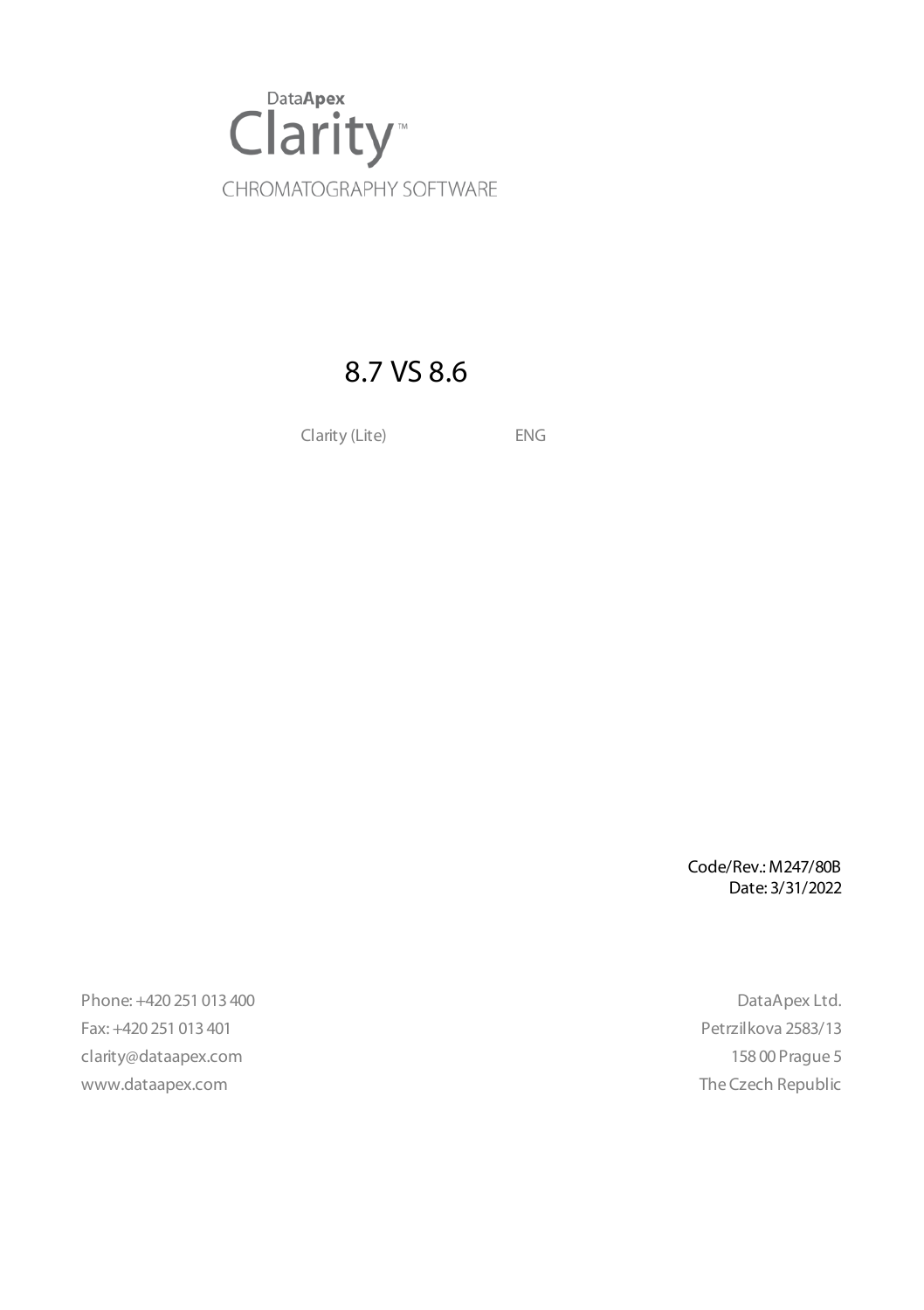Sections of the manual connected only to the **Clarity Full** version are marked with the *VEUI Wession* icon.

Clarity®, DataApex® and  $\triangle$ <sup>®</sup> are trademarks of DataApex Ltd. Microsoft® and Windows TM are trademarks of Microsoft Corporation.

*DataApex reserves the right to make changes to manuals without prior notice. Updated manuals can be downloaded from www.dataapex.com.*

Author: MSU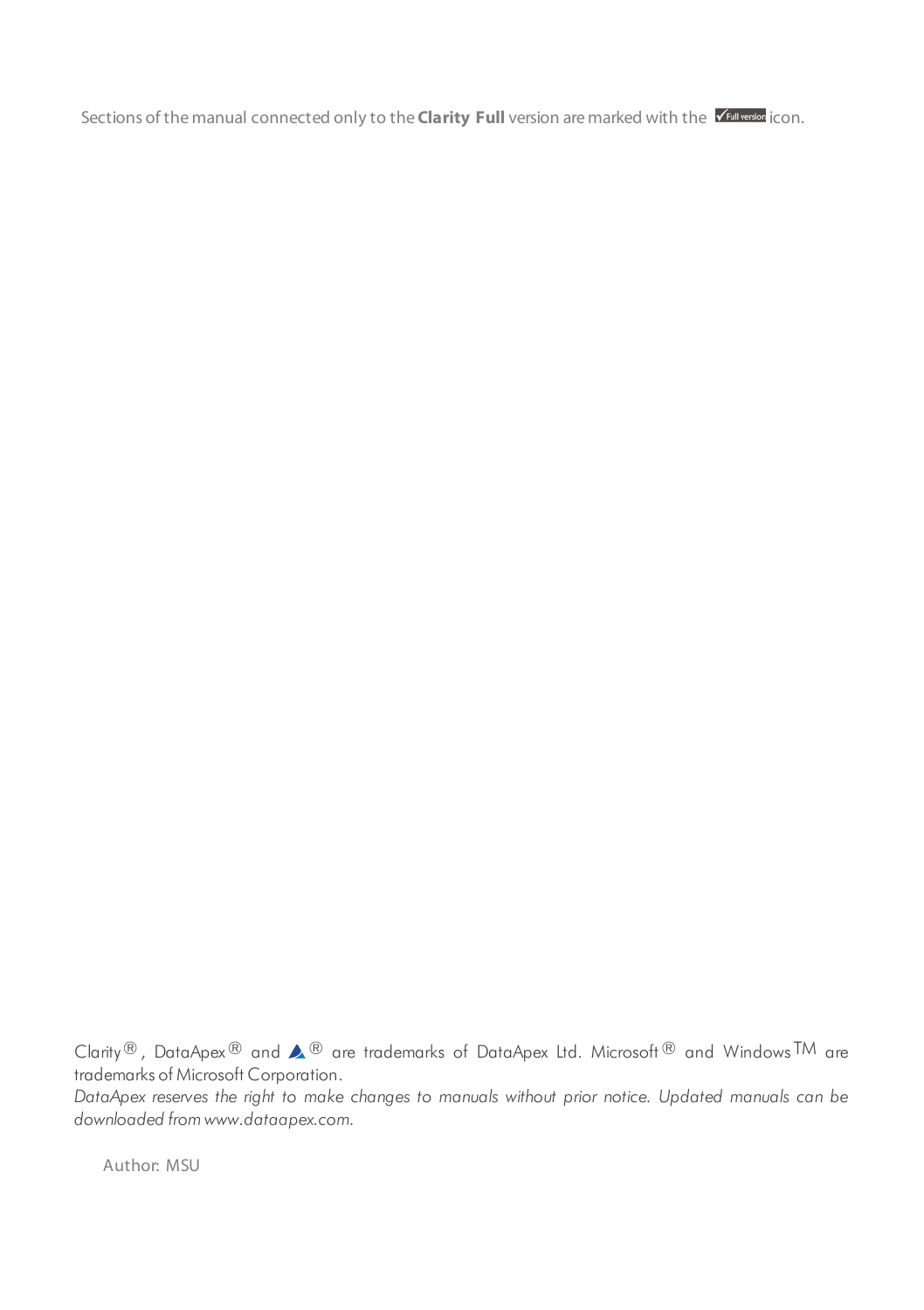# **Contents**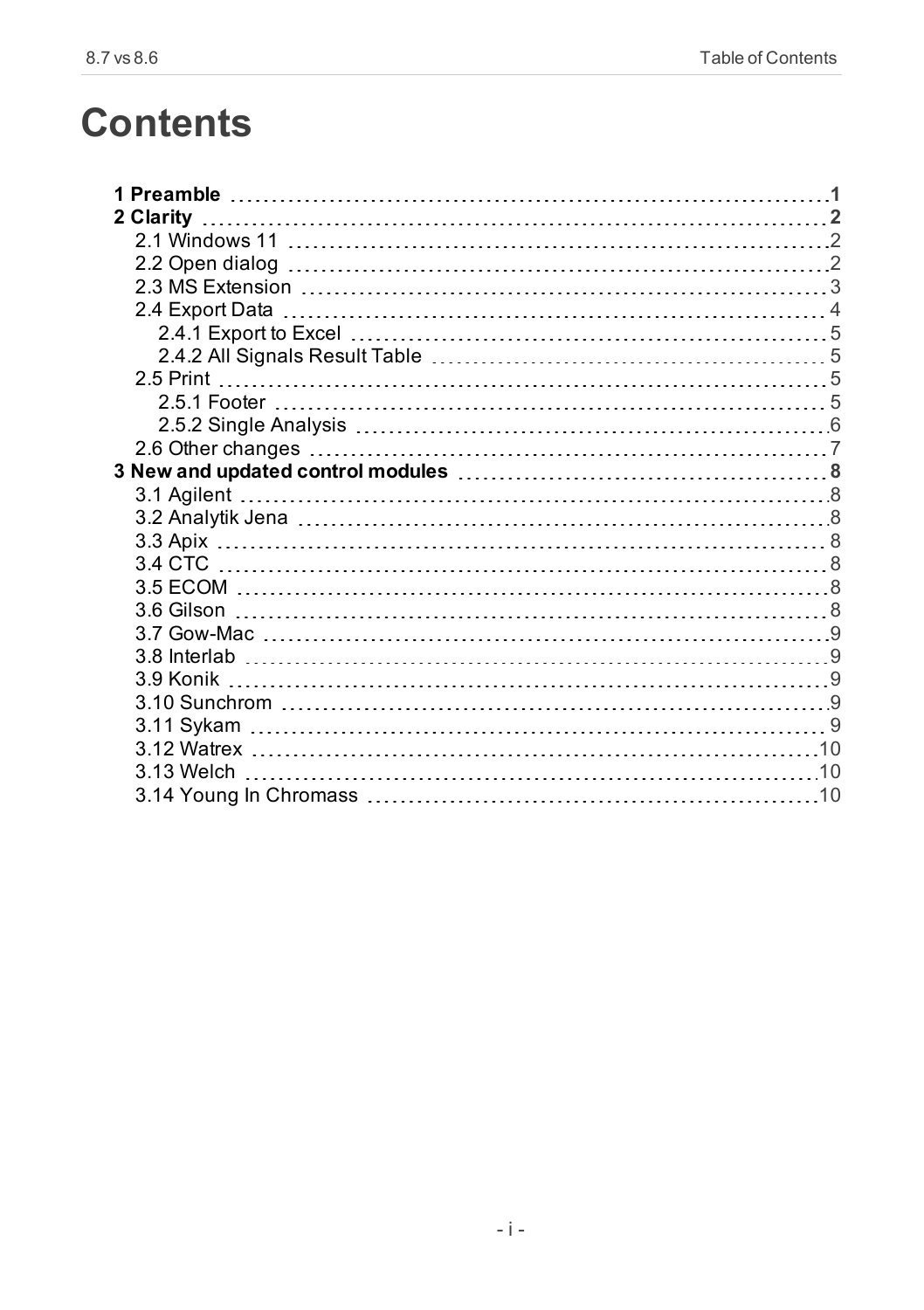To facilitate the orientation in the 8.7 vs 8.6 manual and Clarity chromatography station, different fonts are used throughout the manual. Meanings of these fonts are:

[Instrument](ms-its:Clarity.chm::/Help/020-instrument/020.000-instrument/020-instrument.htm) (blue text) marks the name of the window to which the text refers.

*Open File* (italics) describes the commands and names of fields in Clarity, parameters that can be entered into them or a window or dialog name (when you already are in the topic describing thewindow).

WORK1 (capitals) indicates the name of the file and/or directory.

*ACTIVE* (capital italics) marks the state of the station or its part.

The bold text is sometimes also used for important parts of the text and the name of the Clarity station. Moreover, some sections are written in format other than normal text. These sections are formatted asfollows:

*Note:* Notifies the reader of relevant information. *Caution:* Warns the user of possibly dangerous or very important information.

#### **▌ Marks the problem statement or trouble question.**

*Description:* Presents more detailed information on the problem, describes its causes, etc.

*Solution:* Marks the response to the question, presents a procedure how to remove it.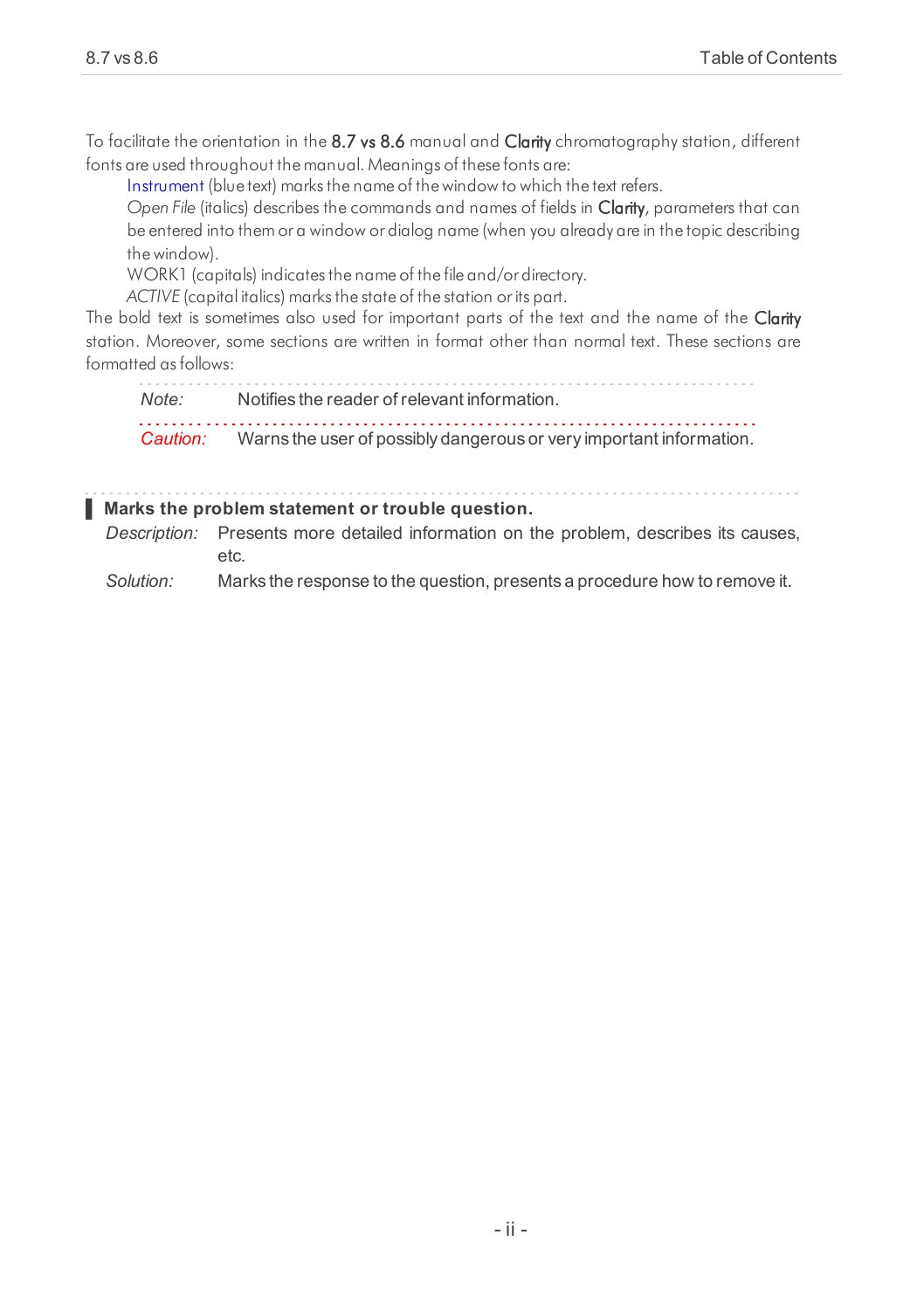# <span id="page-4-0"></span>**1 Preamble**

This document will guide you through the news and improvements in the **Clarity** Chromatography Station version **8.7** compared to version **8.6**.

### **The most interesting features of version 8.7 include:**

- Compatibility with Windows 11
- Improvements in Open Dialog
- MS Extension improvements
- Export to new \*.xlsx format
- Export All Signals Result table is possible
- Footer option in the Report Setup

The list of all changes is available in the What's New document accessible from the software.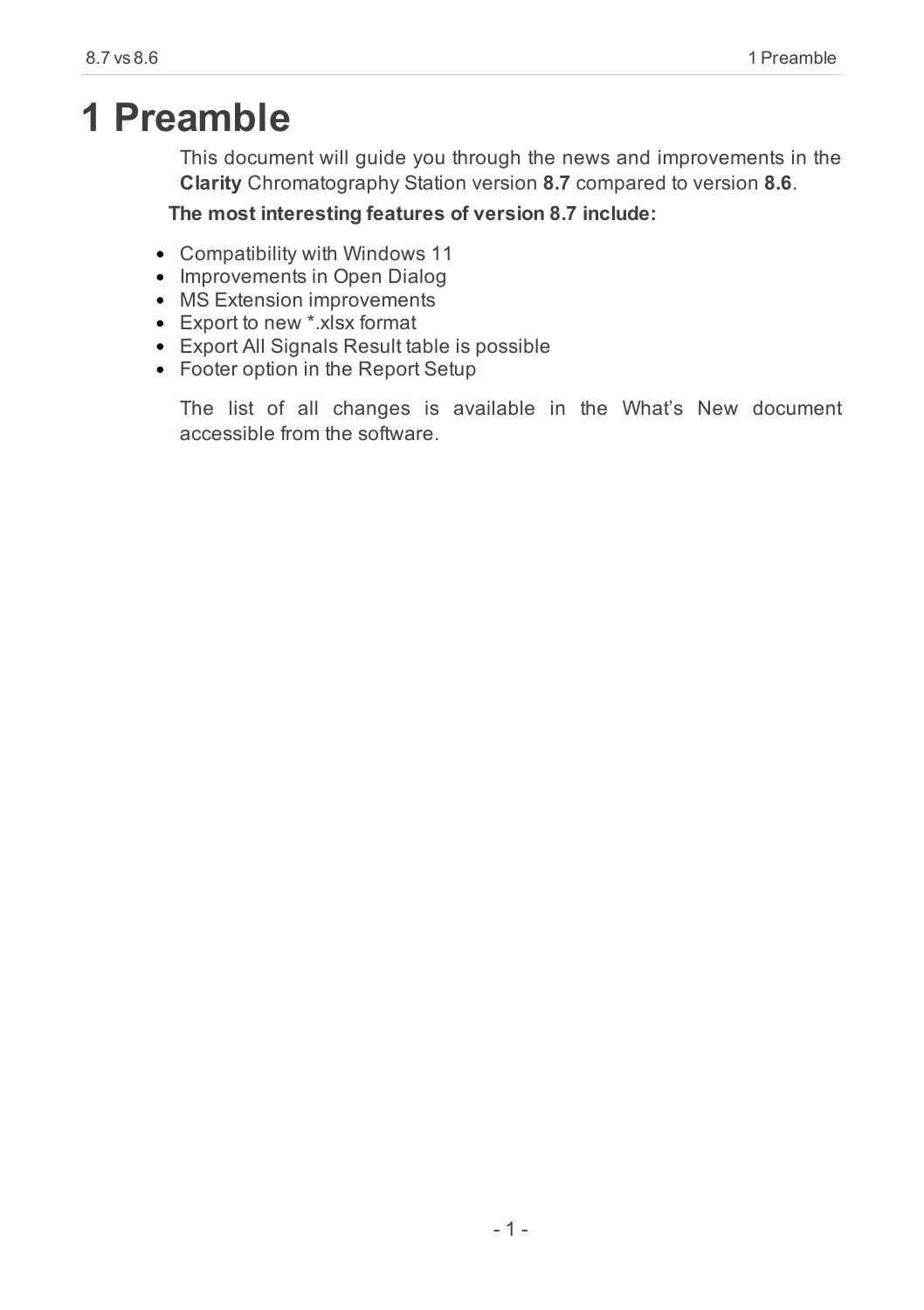# <span id="page-5-0"></span>**2 Clarity**

## <span id="page-5-1"></span>**2.1 Windows 11**

**Clarity** is now compatible with Windows 11. The Windows 11 operating system can only run on 64-bit CPUs, this can be incompatible with some control modules or hardware, for more information please refer to the Clarity compatibility table and List of supported instruments on [www.dataapex.com](https://dataapex.com/) or in the datasheets D016 - Clarity Compatibility Table and D004 - Clarity - List of Currently Controlled Instruments.

## <span id="page-5-2"></span>**2.2 Open dialog**

We have significantly improved the Open dialog, for browsing through larger sets of files. It is faster and when there is a lot of data to read in, it lets you do other things while reading in the background.

The Open Chromatogram dialog has new possibilities. When selecting multiple chromatograms, *Overlay* is intuitively the default opening option. It is also possible to choose whether you want to open the selected chromatograms in the *Overlay* or browse them one by one by clicking on the arrow in the *Open button*. The selection of signals to display is also more convenient as there is a new three-state *All signals* checkbox.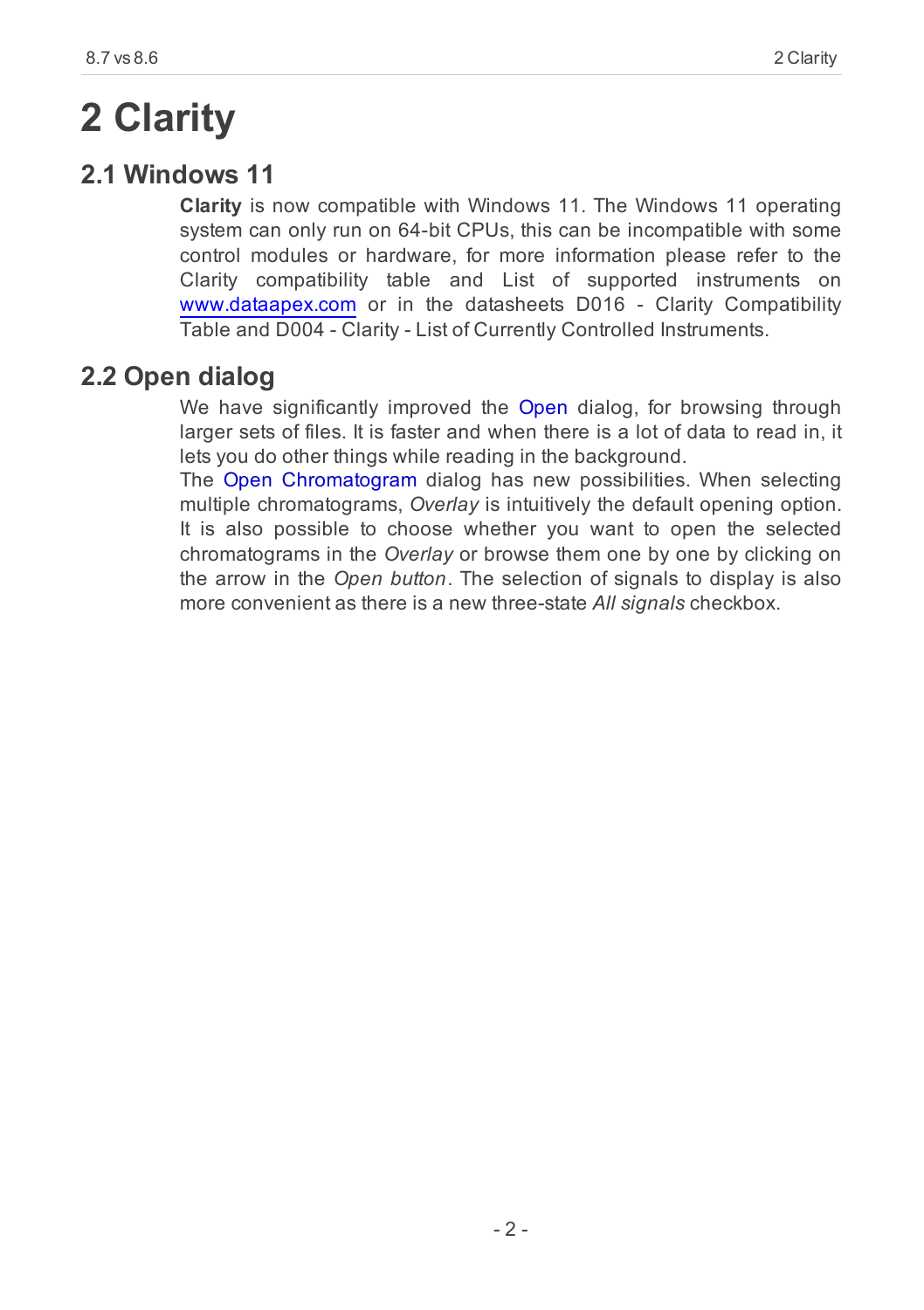| $\times$<br>Open Chromatogram - C:\Clarity 8.7\DataFiles\DEMO2\Data |                                                                                                                  |                |                                   |                                               |                                         |                                |                               |
|---------------------------------------------------------------------|------------------------------------------------------------------------------------------------------------------|----------------|-----------------------------------|-----------------------------------------------|-----------------------------------------|--------------------------------|-------------------------------|
| Look In:                                                            | Data                                                                                                             |                |                                   |                                               |                                         |                                |                               |
| <b>Name</b>                                                         |                                                                                                                  |                | Size Type                         | Created                                       | <b>Last Change</b>                      | Α                              |                               |
|                                                                     | 11 18 20.2.2009 14 04 05 01801-18.P                                                                              | 742 kB         | <b>PRM File</b>                   | 17/09/2021 15:10                              | 20/02/2009 15:04                        |                                |                               |
|                                                                     | 1119 20.2.2009 15 04 06 01901-19.P                                                                               | 741 kB         | <b>PRM File</b>                   | 17/09/2021 15:10                              | 20/02/2009 16:04                        |                                |                               |
|                                                                     | 111_19.2.2009 21_03_47_00101-01.PR                                                                               |                | 741 kB PRM File                   | 17/09/2021 15:10                              | 19/02/2009 22:03                        |                                |                               |
|                                                                     | 1120 20.2.2009 16 04 07 02001-20.P                                                                               |                | 741 kB PRM File                   | 17/09/2021 15:10                              | 20/02/2009 17:04                        |                                |                               |
|                                                                     | 1121 20.2.2009 17 04 08 02101-21.P                                                                               |                | 741 kB PRM File                   | 17/09/2021 15:10                              | 20/02/2009 18:04                        |                                |                               |
|                                                                     | 1122 20.2.2009 18 04 09 02201-22.P                                                                               | 741 kB         | <b>PRM File</b>                   | 17/09/2021 15:10                              | 20/02/2009 19:04                        |                                |                               |
|                                                                     | 1123_20.2.2009 19_04_11_02301-23.P                                                                               |                | 742 kB PRM File                   | 17/09/2021 15:10                              | 20/02/2009 20:04                        |                                |                               |
|                                                                     | 1124 20.2.2009 20 04 11 02401-24.P                                                                               |                | 741 kB PRM File                   | 17/09/2021 15:10                              | 20/02/2009 21:04                        |                                |                               |
|                                                                     | 1125 20.2.2009 21 04 13 02501-25.P                                                                               |                | 742 kB PRM File                   | 17/09/2021 15:10                              | 20/02/2009 22:04                        |                                |                               |
|                                                                     | 1126 20.2.2009 22 04 14 02601-26.P                                                                               | 743 kB         | <b>PRM File</b>                   | 17/09/2021 15:10                              | 20/02/2009 23:04                        |                                |                               |
|                                                                     | 1127_20.2.2009 23_04_15_02701-27.P                                                                               |                | 741 kB PRM File                   | 17/09/2021 15:10                              | 21/02/2009 00:04                        |                                |                               |
|                                                                     | 1128 21.2.2009 0 04 16 02801-28.PR                                                                               |                | 742 kB PRM File                   | 17/09/2021 15:10                              | 21/02/2009 01:04                        |                                |                               |
|                                                                     | 1129 21.2.2009 1 04 17 02901-29.PR<br>LED TO POOP OF CO. CO. CO. CO. CO. C. L. L.                                | <b>TAN LIN</b> | 745 kB PRM File<br><b>NNKA PH</b> | 17/09/2021 15:10<br><b>IT INN INNNA AF AN</b> | 21/02/2009 02:04<br>to indication on on | v                              |                               |
| ∢                                                                   |                                                                                                                  |                |                                   |                                               |                                         | $\rightarrow$                  |                               |
| <b>File Name</b>                                                    | Wine_Sample.prm                                                                                                  |                |                                   | Signals:                                      | ben                                     | $\blacksquare$                 |                               |
| <b>File Type</b>                                                    | Chromatogram files (*.prm)<br>$\checkmark$<br>#8: 04.02.2020 16:34:33, IA: 8.0 Rev. 1 Recent (Linked Cali $\vee$ |                |                                   | All signals<br><b>VIV</b> detector            |                                         | Open in Overlay                |                               |
| Version                                                             |                                                                                                                  |                |                                   | RI detector                                   | Ŷ.                                      | Replace Opened Chromatogram(s) |                               |
| Details for:                                                        | Wine Sample.prm                                                                                                  |                |                                   |                                               |                                         |                                | Browse Selected Chromatograms |
| <b>Created By:</b>                                                  | Administrator                                                                                                    |                | Created:                          | 05.10.2007                                    |                                         |                                |                               |
| Modified By:                                                        | Administrator                                                                                                    |                | Modified:                         | 14.12.2021                                    |                                         |                                |                               |
| Sample ID:                                                          | Wine                                                                                                             |                | Description:                      | Wine                                          |                                         |                                |                               |
| Sample:                                                             | Time:<br>Sample                                                                                                  |                |                                   | 7.50 min                                      |                                         |                                |                               |
| Signature:                                                          | Not signed                                                                                                       |                | Has PDA Data:                     | No                                            |                                         |                                |                               |
| <b>GLP Mode:</b>                                                    | Off                                                                                                              |                | Has MS Data:                      | No                                            |                                         |                                |                               |
|                                                                     |                                                                                                                  |                |                                   |                                               |                                         |                                |                               |

*Fig 1: Open Chromatogram*

#### **Open in Overlay**

Opens selected chromatogram(s) in the *Overlay*. If another chromatogram has been already opened, the selected ones will be added in *Overlay*. If the *OVERLAY MODE* is on it is the default option. It is also the default option for opening more than one chromatogram at once.

#### **Replace Opened Chromatogram(s)**

Closes all opened chromatograms and opens the one you selected. Selecting it will switch off the *OVERLAY MODE*.

#### **Browse Selected Chromatograms**

Closes all opened chromatograms and opens the first of the selected chromatograms. The remaining chromatograms are set to chromatogram browse list, which can be browsed using the *Browse Through Chromatograms* command or the icons **EX ADD** in the Chromatogram window. Selecting it will switch off the *OVERLAY MODE*.

## <span id="page-6-0"></span>**2.3 MS Extension**

The MS Extension has been improved to address the situation when peaks are not very well separated or even not separated at all. If each of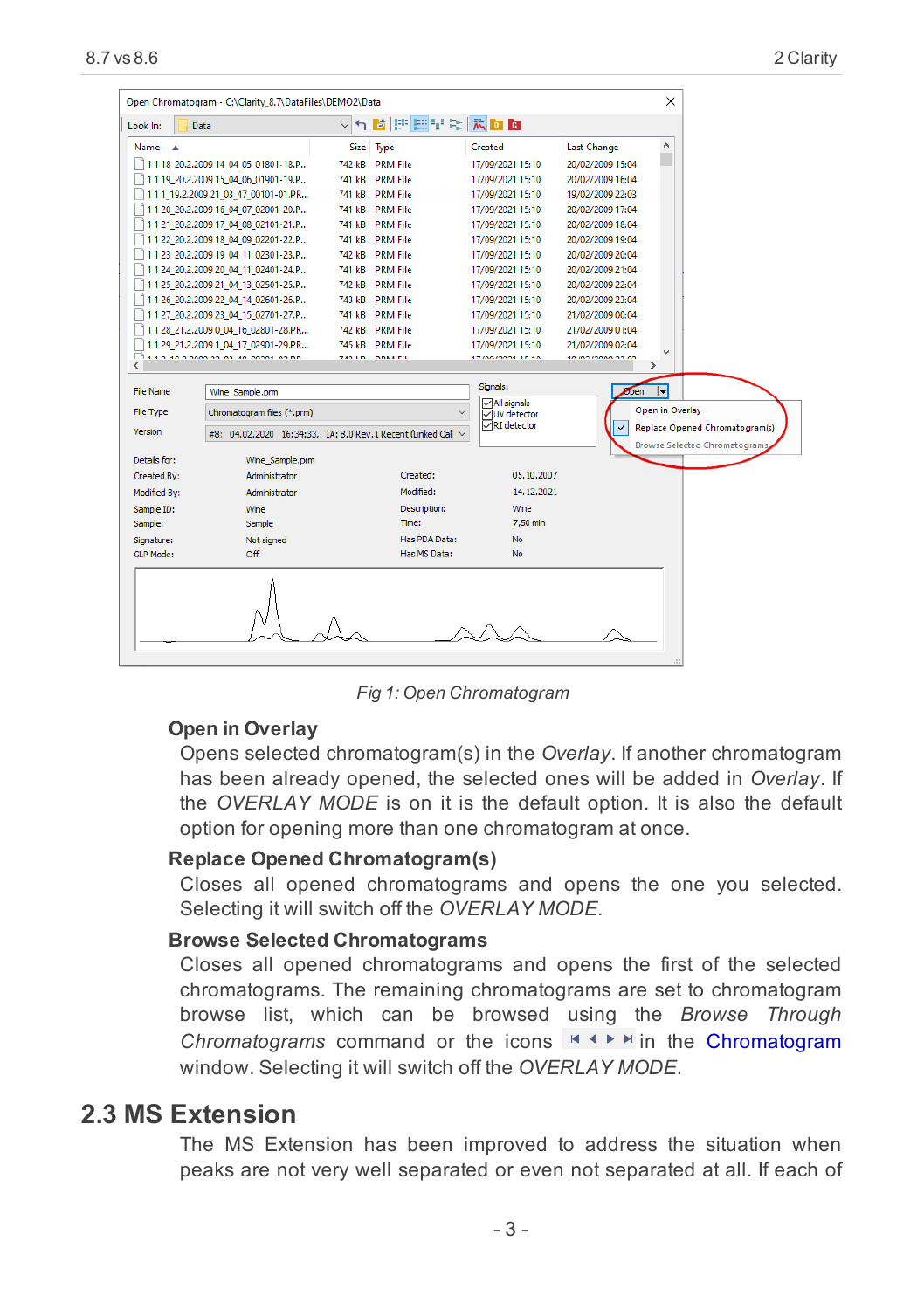the compounds has a specific m/z ion, they can be quantified even if they are not separated in the TIC.

Now quantification signal is constructed for every m/z used for

quantification. It means that compounds:

- that have the same retention time,

- but which are quantified on different m/z,

are calculated independently.

Also, local Integration parameters are now specific for each quantification signal (instead of each compound), thus ensuring consistency of parameters for all peaks evaluated on the same m/z signal (for more details see chapter 5.4.1 MS Integration in MS Extension Manual).



*Fig 2: Chromatogram - quantification signal*

In the picture, you can see the compounds on the same quantification signal - now you can conveniently see them all together and change the local integration parameters according to your needs.

Other minor changes were implemented to improve workflow with MS Extension such as Peak selection in MS method and calibration now supports *Best Match* option.

## <span id="page-7-0"></span>**2.4 Export Data**

Export Data dialog has been slightly reorganized to include new exporting options and better indicate which combinations of options are viable.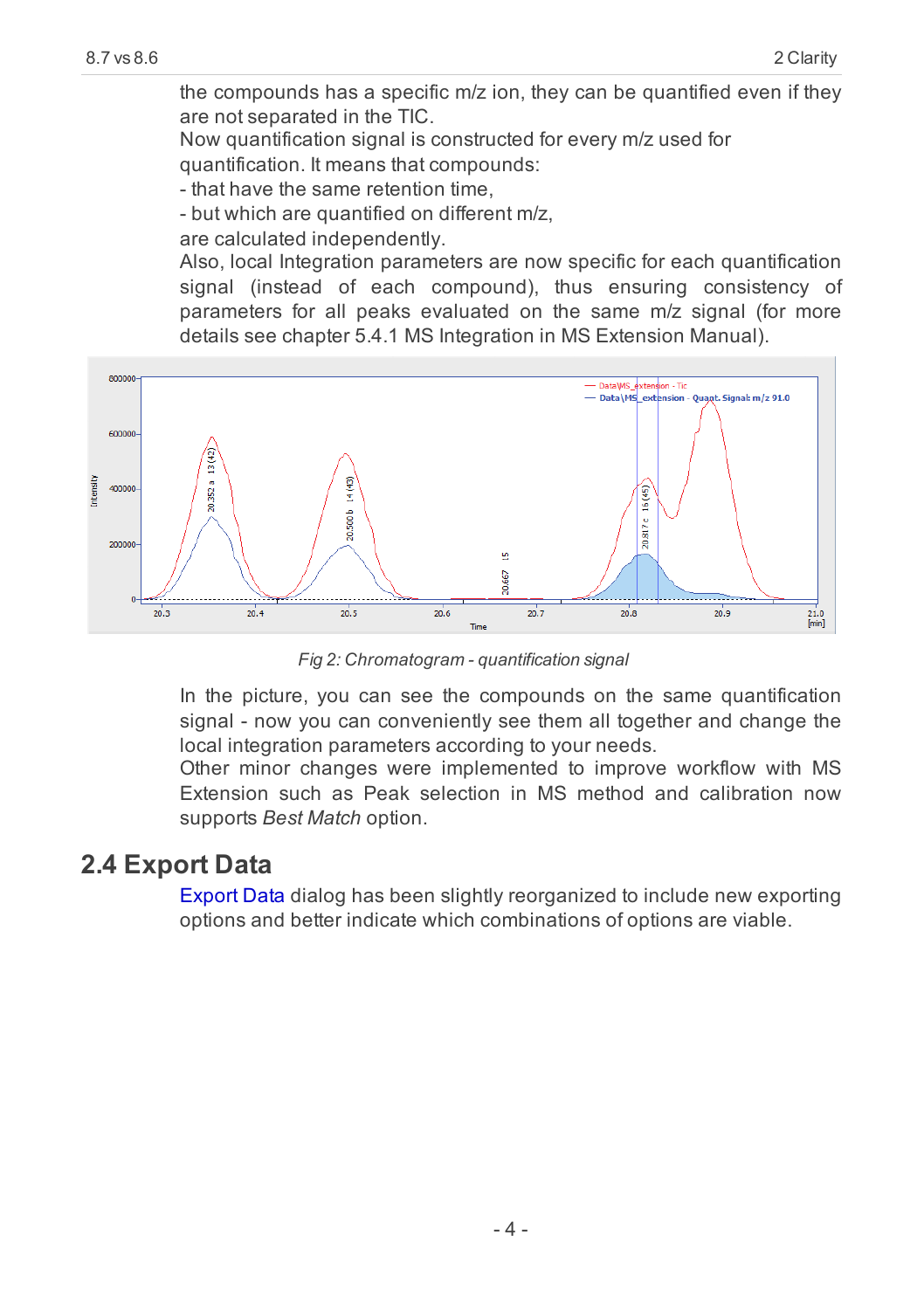| Column<br>$\mathbf{0}$<br>min<br><b>Moments</b><br><b>Calculation Parameters</b><br><b>Character Encoding:</b><br>Chromatogram<br>Chromatogram Header<br><b>ANSI</b><br>✓<br><b>NGA Amounts</b><br><b>NGA Summary</b><br><b>DHA Results</b><br><b>DHA Group Results</b><br><b>√Table Headers</b><br>Full Format<br>File Name: | Decimal Separator:<br><window's locale=""><br/><math>\checkmark</math><br/><b>Export to</b><br/><b>□</b> Clipboard<br/><math>\Box</math> Text File<br/><math display="inline">\checkmark</math><br/>Excel<br/>dBase File<br/>(Result table only)<br/>Append<br/>(Text and dBase Files only)</window's> |
|-------------------------------------------------------------------------------------------------------------------------------------------------------------------------------------------------------------------------------------------------------------------------------------------------------------------------------|--------------------------------------------------------------------------------------------------------------------------------------------------------------------------------------------------------------------------------------------------------------------------------------------------------|
|-------------------------------------------------------------------------------------------------------------------------------------------------------------------------------------------------------------------------------------------------------------------------------------------------------------------------------|--------------------------------------------------------------------------------------------------------------------------------------------------------------------------------------------------------------------------------------------------------------------------------------------------------|

Export Data

### <span id="page-8-0"></span>**2.4.1 Export to Excel**

Clarity now exports to Excel in \*.xslx format. For this export, it is now required to have Excel 2007 or later installed. Exporting to older versions of Excel has been discontinued.

## <span id="page-8-1"></span>**2.4.2 All Signals Result Table**

All Signals Result Table now can be exported. It will always be sorted by Retention Time.

## <span id="page-8-3"></span><span id="page-8-2"></span>**2.5 Print**

### **2.5.1 Footer**

The *Footer* option has been added to Report Setup . It is great, for example, for adding a place for signature in your printed reports. We have used it ourselves to improve the OQ report style.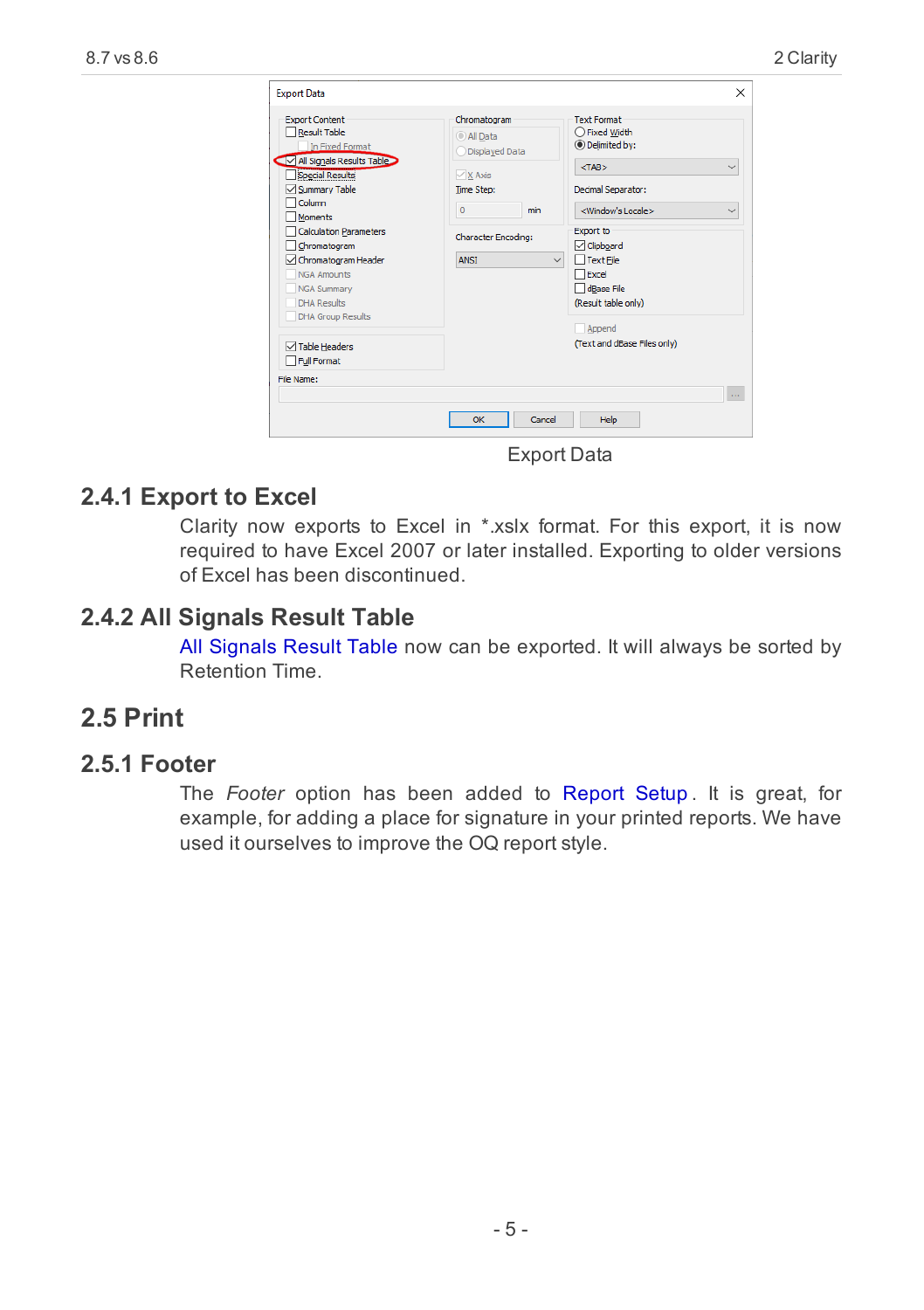|                                 |                                    |                                       |                                                |          |             | 日<br>OK      |
|---------------------------------|------------------------------------|---------------------------------------|------------------------------------------------|----------|-------------|--------------|
| Page Setup                      | $\nabla$ Print<br>Number of Lines: | $7 -$<br>Line 5:<br>$\vert$ = $\vert$ | 畫<br>星                                         |          | $\mathsf A$ |              |
| Lab. Header                     |                                    |                                       |                                                |          |             | Cancel       |
| <b>O</b> Report Header          | On Last Page Only                  |                                       |                                                |          |             | Help         |
| <b>Q</b> Method                 | Border                             |                                       | Expected values for Subst. Equation: $Y =$ Slo |          |             |              |
| Calibration                     | Gray Background                    | Slope                                 | 500                                            | $+1-2$   | $\sim$      |              |
| <b>O</b> Chromatogram           |                                    | Offset                                | 0.0                                            | $+/-0.5$ |             |              |
| <b>Q</b> Results                |                                    | Correlation                           | > 0.9999999                                    |          |             | <b>New</b>   |
| <b>@</b> Sequence               | Image on the Left:                 |                                       |                                                |          |             | Open         |
| <b>O</b> SST                    | Options                            |                                       | <b>TEST Result: Passed</b> [ ]                 |          | Signat      | Save As      |
| <sup>3</sup> Audit & Signatures |                                    |                                       |                                                |          |             |              |
| Lab. Footer                     | Image on the Right:                |                                       |                                                |          |             |              |
|                                 | Options                            |                                       |                                                |          |             | Printer      |
|                                 |                                    |                                       |                                                |          |             | Preview      |
|                                 |                                    |                                       |                                                |          |             | Print        |
|                                 |                                    |                                       |                                                |          |             | Print To PDF |
|                                 |                                    |                                       |                                                |          |             | Send PDF     |

*Fig 3: Lab. Footer*

### <span id="page-9-0"></span>**2.5.2 Single Analysis**

In the Single Analysis window, all print settings are now easily accessible on the Post Run Settings tab, where you can check if you want to *Print Results* or *Print Results To PDF* with the selected Report Style.

| <b>Single Analysis</b>                                                                                                                                                                         |                                 |         |              |       |   | п                  | $\times$      |
|------------------------------------------------------------------------------------------------------------------------------------------------------------------------------------------------|---------------------------------|---------|--------------|-------|---|--------------------|---------------|
| Open Chromatogram Window<br>Open Calibration Window<br><b>Print Results</b><br>Print Results To PDF<br>Export Data<br>Open Chromatogram with stored Calibration<br>Include Chromatogram in SST | <b>Report Style</b><br>Analysis |         |              | in a  |   | Edit               |               |
| Export Chromatogram in AIA Format<br>Export Chromatogram in TXT Format<br>Export Chromatogram in EZChrom Ascii Format<br>Export Chromatogram in Multidetector Format<br>Program to Run         | Only with Export                |         |              |       |   |                    |               |
| Parameters<br>Analysis<br><b>Post Run Settings</b>                                                                                                                                             | <b>User Variables</b>           |         |              |       |   |                    | $\cdots$<br>٠ |
| Control<br>Send method                                                                                                                                                                         | Run                             | Stop    |              | Abort | 颌 | Snapshot           |               |
| Chromatogram File Name (Data\Instrument 2 - 20 01 2022 11 32 49)<br>$% = %$<br>Enable File Overwrite                                                                                           |                                 | Counter | $\mathbf{1}$ |       |   | ▶<br>Data Recovery | $\mathbf{1}$  |
| OK<br>Cancel                                                                                                                                                                                   |                                 |         |              |       |   | Help               | ä.            |

*Fig 4: Single Analysis - Post Run Settings*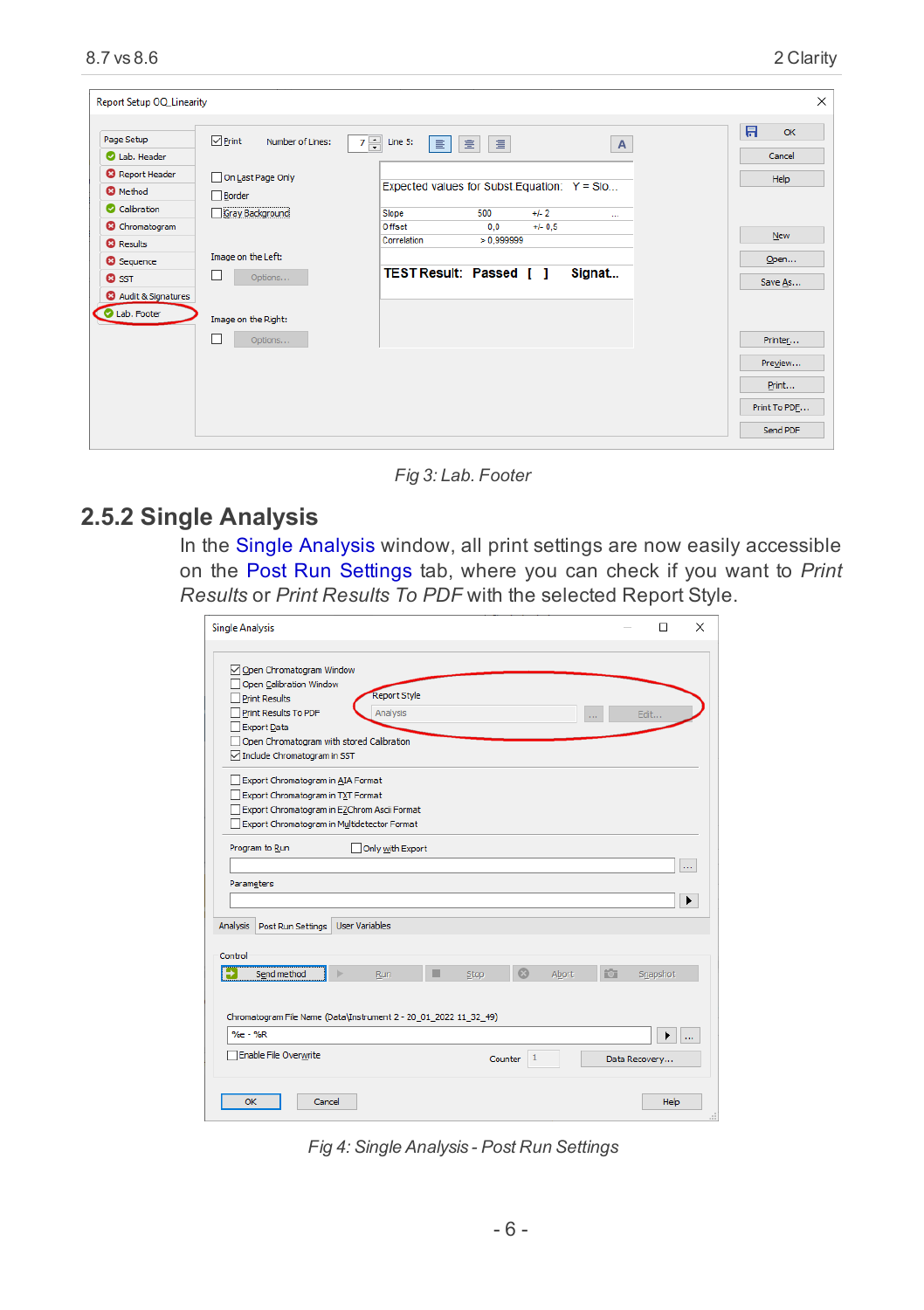## <span id="page-10-0"></span>**2.6 Other changes**

- In the Export Data dialog, the export of the summary table now follows the settings of the *Table headers* checkbox.
- In calibration, when adding peaks from a multi-signal chromatogram with the option *On Active Signal*, the default names of compounds or groups will be constructed as "Retention Time" + "Signal number".
- Improved memory handling of method versions history during chromatogram creation.
- SST extension now supports SST method versions.
- In the User Accounts is a new option to *Duplicate* existing user.
- A lot of fixed bugs. The list of all changes is available in the What's New document accessible from the software.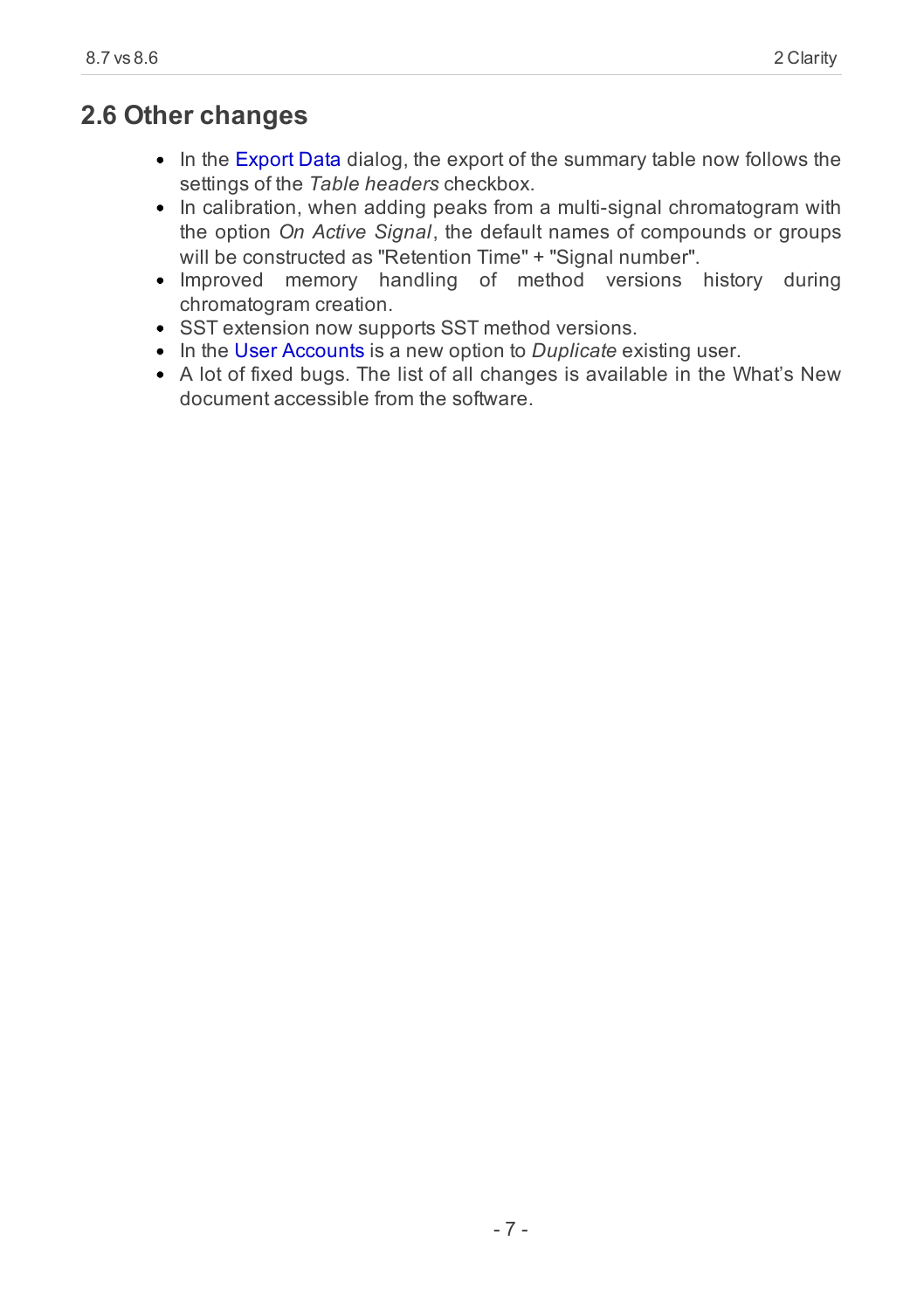# <span id="page-11-0"></span>**3 New and updated control modules**

This section contains new and updated control modules introduced in Clarity **8.7**.

The control modules in:

- Testing state are already functional and its development is in the stage of external testing.

- Ready state have been already tested and verified.

## <span id="page-11-1"></span>**3.1 Agilent**

**Updated:**

Agilent ICF control module updated to version A.03.01.U1.

## <span id="page-11-2"></span>**3.2 Analytik Jena**

**New:**

• Analytik Jena PQ LC HPLC Pump 1125, 1130, 1132 control module is now available in the Ready state.

## <span id="page-11-3"></span>**3.3 Apix**

**Updated:**

Apix ChromPix2 control module updated to version 2.6.0.526.

## <span id="page-11-4"></span>**3.4 CTC**

**Updated:**

CTC PAL3 control module updated to version 1.8.1.

## <span id="page-11-5"></span>**3.5 ECOM**

**Updated:**

- ECOM ECD2000 control module updated to version 3.6.0.0.
- ECOM ECDA2000 control module updated to version 3.0.0.0.
- ECOM ECF2000 control module updated to version 1.8.0.0.
- ECOM ECO2000 control module updated to version 3.0.0.0.
- ECOM ECP2000 control module updated to version 4.0.0.0.

## <span id="page-11-6"></span>**3.6 Gilson**

**New:**

Gilson Verity 1920 control module is now available in the Ready state.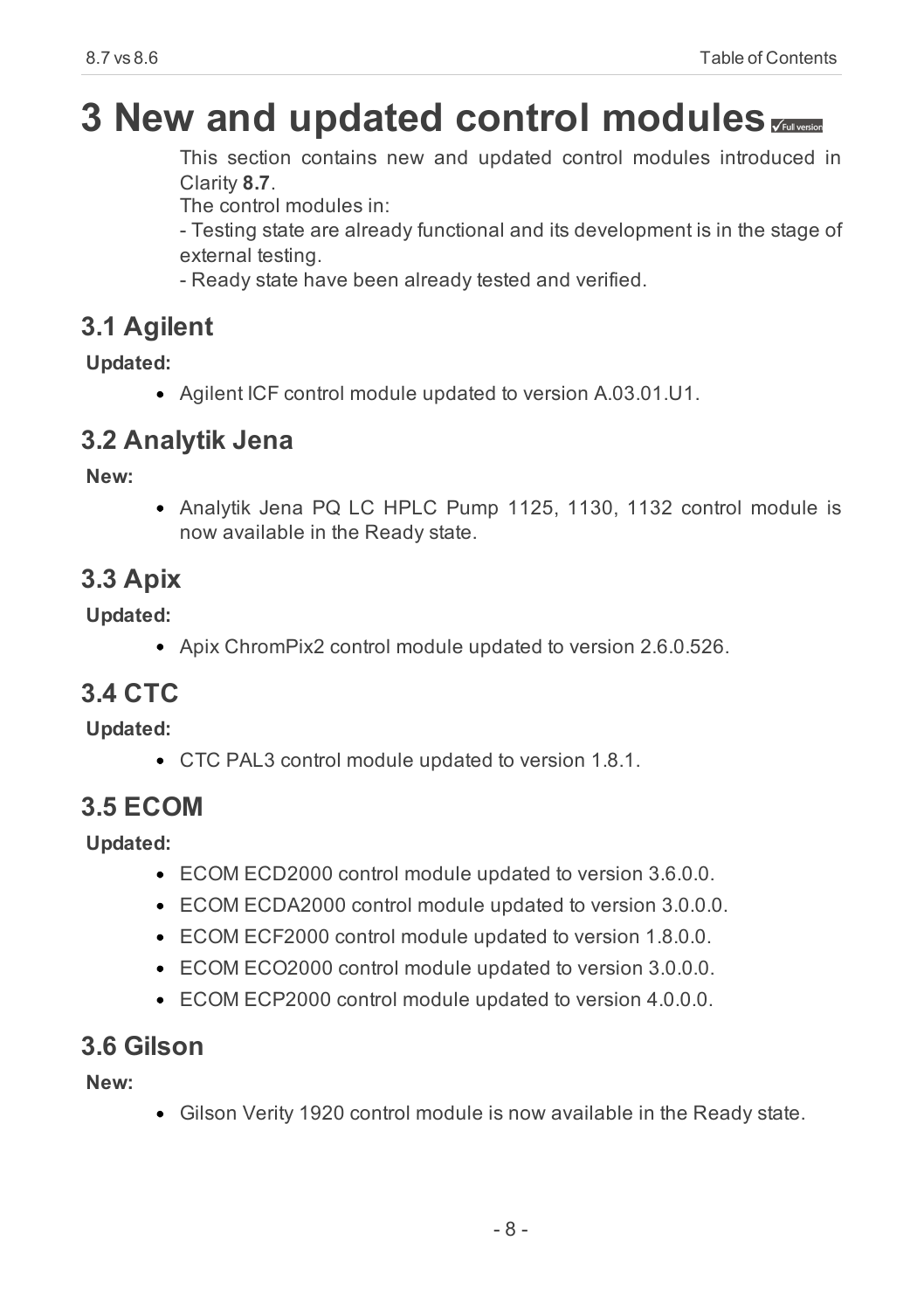## <span id="page-12-0"></span>**3.7 Gow-Mac**

**New:**

Gow-Mac 836 GC control module is now available in the Testing state.

## <span id="page-12-1"></span>**3.8 Interlab**

**Updated:**

Interlab MAESTRO ELSD control module is now available in the Ready state.

## <span id="page-12-2"></span>**3.9 Konik**

**New:**

- Konik 560 Isocratic Pump control module is now available in the Ready state.
- Konik 560 Gradient Pump control module is now available in the Ready state.
- Konik 560/580 DAD control module is now available in the Ready state.
- Konik 560 UV/Vis control module is now available in the Ready state.
- Konik 560 Oven control module is now available in the Ready state.
- Konik AS 580 control module is now available in the Ready state.
- Konik 580 Pump control module is now available in the Ready state.
- Konik 580 UV/Vis control module is now available in the Ready state.
- Konik 580 Oven control module is now available in the Ready state.
- Konik 580 RI control module is now available in the Ready state.
- Konik Q4 LCMS control module is now available in the Ready state.

## <span id="page-12-3"></span>**3.10 Sunchrom**

**New:**

- Sunchrom SpectraFlow 2050 control module is now available in the Ready state.
- Sunchrom SunTherm 2070 control module is now available in the Ready state.

## <span id="page-12-4"></span>**3.11 Sykam**

**Updated:**

- Sykam S1130 control module updated to version 2.0.1.31.
- Sykam S5300 control module updated to version 2.0.0.31.